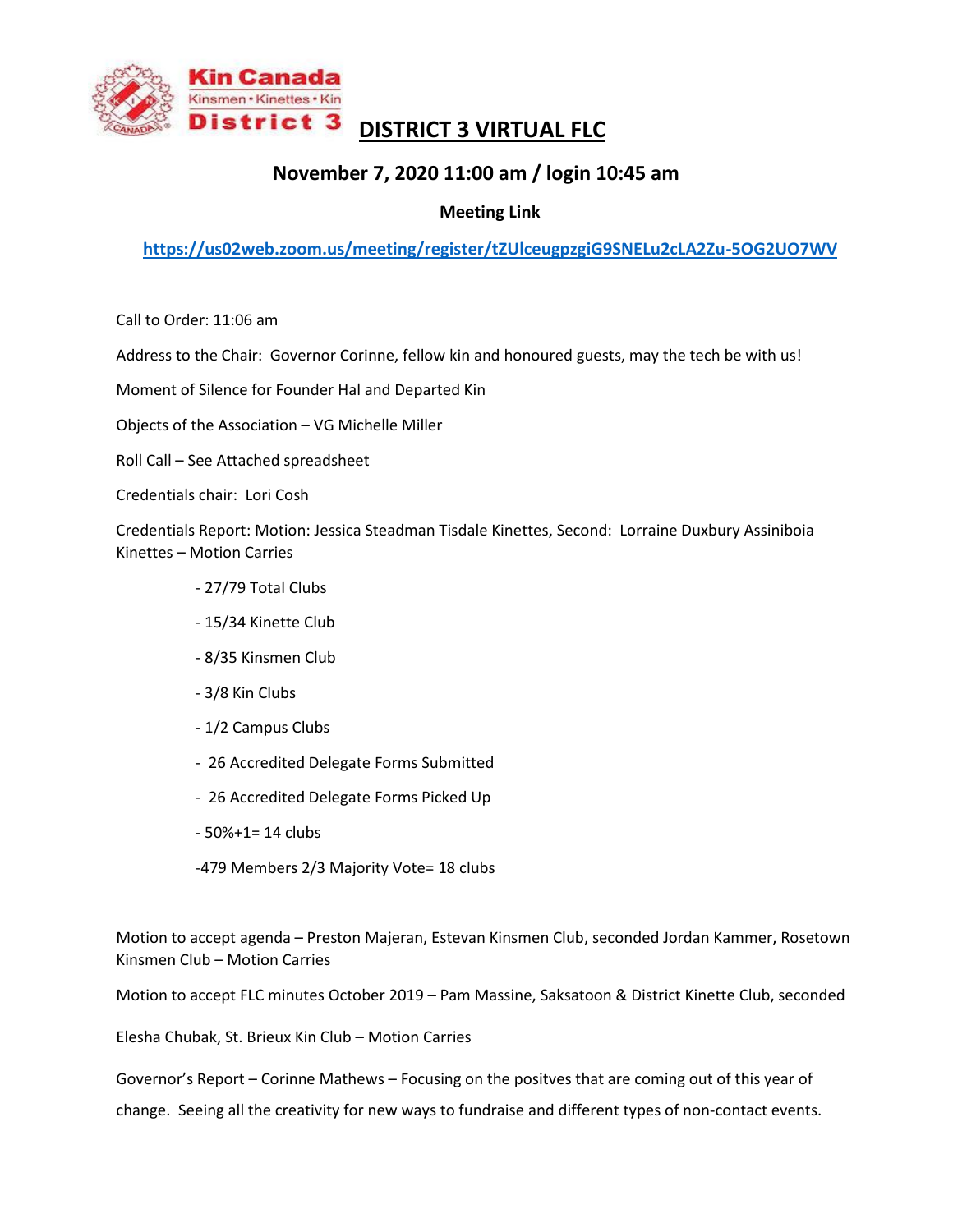Technology is on the Boom, and in some instances creating more opportunities with intereaction that wasn't there before. The ability to hold hybrid meetings (in person component and on zoom component) ensures that everyone has access to meetings.

National President Welcome – Terri Iredale – An overall message of adaptability, resilience and hard work of Kin during these times. She is honoured to be here and is excited to see what we have planned for this year and she wishes we could all be meeting in person.

HREF Report – Sheila Laverty D4 – Video & PowerPoint Presentation

Eli – They have a documentary that they'd like to get on CTV but they would like to recoup the cost of these viewings. Yorkton Kinsmen have pledged funds to this. They want to have 3 viewings. They will have 8 – 10 minutes for advertising and is looking for input. Clubs can purchase airtime to advertise projects, recruitment, etc. Looking to see if there would be any interest in this. Each broadcast will cost \$2500. Each 30 second commercial would cost us \$100 – 150. Will forward more information to go out to all of the clubs.

First Call for Nomination for District Convention 2021 host – Kindersley Kinsmen & Kinettes, Brian Angstadt, Tammy Allan Prince Albert Kinettes – Declined by Lisa Kirtzinger. Tracy Prang Nominates Rosetown Kinsmen Club, Tammy Allan Prince Albert Kinettes – Accepted by Jordan Kammer

First Call for Nomination for FLC 2021 host (Zone D) - Saskatoon & District Kinettes, Pam Massine, seconded by Shane Baiilargeon, accepted by Chelsey Limay. KCOS has offered to help as well.

Vice Governor Report – Michelle Miller – Has most of her core exec team picked out and is excited to announce it. She does have some spots, Club support and of course the elected spots. If you're interested please contact her directly.

Foundation Report – Ted Moir – 2019-20 Annual Report – Slideshow \$3,768,891 approved grants after recalls. They have made adaptations on running the foundation to keep everyone safe during Covid and have moved at least 50% of their meetings to virtual.

TeleMiracle 45 Report – Brian Angstadt – Although TM is going to be a whole new show and things are going very smoothly. The kick off will be early and most of TM will be virtual. The date is February 27<sup>th</sup> & February 28<sup>th</sup>. The new venue will be Prairie Land as they didn't need all the staging and audience area, so they went with a less expensive option to save money. All the changes that were made were to remain compliant with the current Sask Public Health Orders. It will still be a 20 hour show and the pre-show will also be coming back. All the talent & national cast performances will be pre-recorded. We have 10 cast members who will be there in person as well. It will be a simpler, more streamlined show. #1 question they ask Brian: What will TM look like for a Kin Volunteer (normally 500 -600 Kin Volunteers). They will only be having TM45/TM46/TM Foundation/D3 Exec will be where the volunteers are coming from. If they need more they will be sourced from Saskatoon (No travel = reduction of costs). Some spots available for On Air Presentation. The rest will be video/Zoom presentations.

TeleMiracle 46 Report – Steve Kirwan – TM46 had sadly been left in limbo as nobody knows how long the pandemic will last. They will of course, learn from this year and adjust and adapt as needed and everyone is willing to put in the work necessary to ensure it is. A mix of new & old members

TM Shadow Chair – Elected in Spring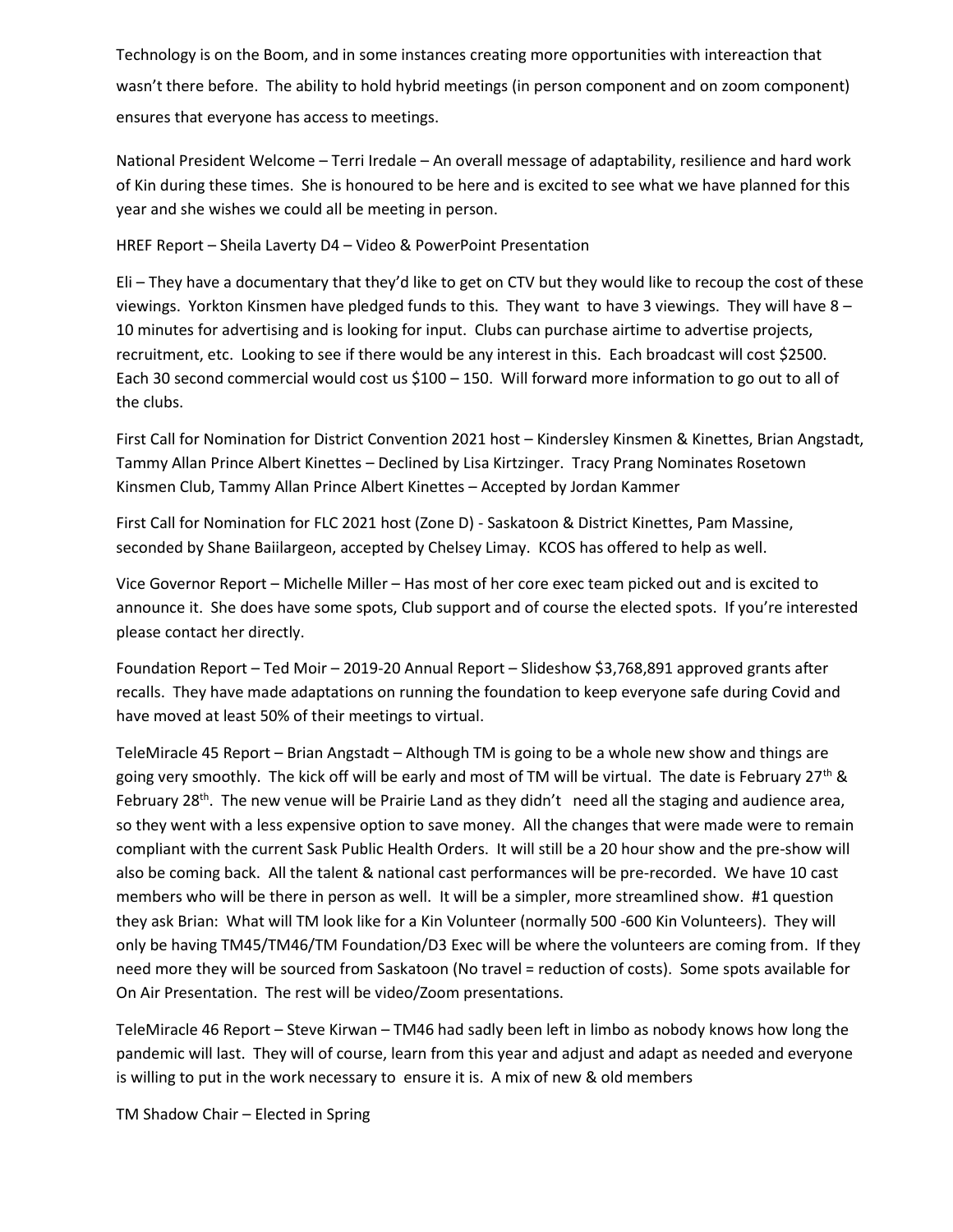Corporate – Pam Massine & ??

Facilities – Sean Olson, Brett Strong

Education – Tracy Prang

Communications Report – Chelsey Limay – Please update your preferences in mailchimp (did a demo) so that we can communicate more effectively with our membership and be able to communicate with our members by zone.

Risk Managers Report – Tammy Allan – Slideshow Presentation on who needs to get there CRC and/or Vulnerable sectors search and how to upload it. No guests allowed at meetings at this time. Kin Canada is doing their best to adapt as each province has different requirements that are always changing. If you have any concerns, contact either Tammy Allan, District Risk Manager or Melanie Nielsen, National Risk Manager at HQ.

Awards Report – Tessa Halldorson – Kin Captain is a way to recognize those within our district who do great things all the time. Please see report for changes to District Awards. National Awards are not yet rolled out.

Second Call for Nomination for District Convention 2021 host - None

Second Call for Nomination for FLC 2021 host (Zone D) - None

**---------lunch break--------**

Awards Announcements – Steve Kirwan – See attached

Service Presentation – Paula Sundquist – Slideshow presentation with CF Guest Katerina. Demo on Service Projects database, our partnership with Canadian Blood Services and how it's vital. We are currently at 76 units donated in D3. Our pledge was 100. We still have 2 months to hit our goal and she is hoping to hit 120 and exceed it. National Day of Kindness – there will be no mail outs this year but there will be printables available in January in iKin. There will be a project box as well with COVID safe projects. Please remember to wear masks when in public representing Kin, even if it's not mandatory in your area. Please get your numbers in. Although it's not a normal year we still want to be able to put up numbers.

Janice Daniels – CF North Saskatchewan Chapter – Started off by thanking us for being part of the CF family. Our contributions and passion for helping is always noticed and appreciated! The new drug Trifacta (not yet available in Canada) has the ability to help 90% of people living with CF. To know that just across the border the drug is available that could drastically change the quality of life for you and/or your children. The Saskatoon & District Kinettes (along with 13 other cities across Canada) were able to help in the first year of their second national project (Quest for CF). They can't wait to expand into more cities next year!! Their largest national fundraiser, walk to end CF, is in 70 communities around Canada and were still able to raise 2.2MM with the virtual event in 2020. They think 2021 will also be virtual.

LLoydminister Kinettes started their Glow Run (and the Bill Skelly award for this event). CF is presenting them with the Community Event Champion for this event!!!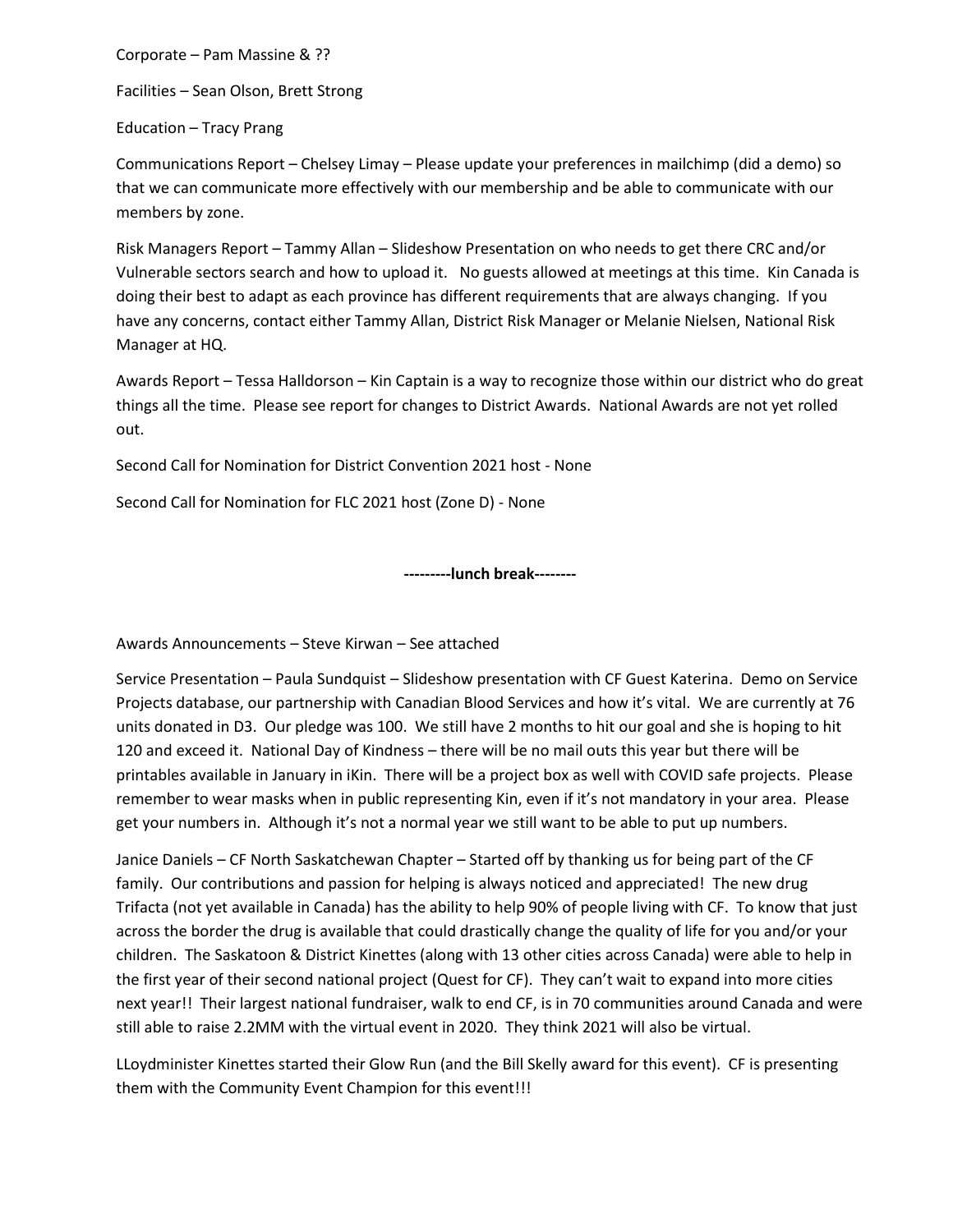Katerina Nechvetal Guest CF Speaker – Mom of children with CF. – PowerPoint presentation. North SK Volunteers for the last 11 years. Since 1964 and we have donated over 49MM for CF Canada. With this support, life is drastically different than before. Michelle & Shawn have 5 children. 3 of them were diagnosed with terminal illness. Dom was diagnosed with CF as 1 month old in 2008. July 2013, Jonathan was born without CF. In December of that year they ended up in hospital, he was diagnosed with a rare metabolic disorder that has no name, no treatment and no cure. At 6 months old Jonathan passed away. Benjamin was born in 2016. At 3 weeks of age he was diagnosed with CF. This requires a minimum of 4 hours of physical therapy a day between both of their kids. Our efforts to support CF are truly serving our Community's greatest need.

Social Media Guidelines – Corinne Mathews – Please see attached Memo

Education Session: Rules of Order – Preston Majeran – Slideshow presentation on the different rules of order. These rules can be found on iKin.

KinU Walk through – Kim Peters – A walkthrough of how to navigate and find everything on KinU.

National Board and Operations Information

NVP Jen Burry – Slideshow presentation on National recruitment project (4 new directors will be elected)

Final Call for Nomination for District Convention 2021 host – None

Secretary casts 1 vote for Rosetown Kinsmen Club to host District Convention 2021

Final Call for Nomination for FLC 2021 host (Zone D) – None

Secretary casts 1 vote for Saskatoon & District Kinettes to host FLC 2021

Adjournment Pam Massine seconded Preston, motion carries. Adjourned at 3:10

Bullying, Violence and Abuse Prevention:

Steve Kirwan

Chelsey Limay

Kim Schmidt

Rebecca LeSaux

Tessa Halldorson

Alexis Halldorson

Tracey Quiring

Wendy Liepert

Nicole Baker

Jordan Kammer

Tanya Heisler

Lorraine Duxbury

Tracy Nelson